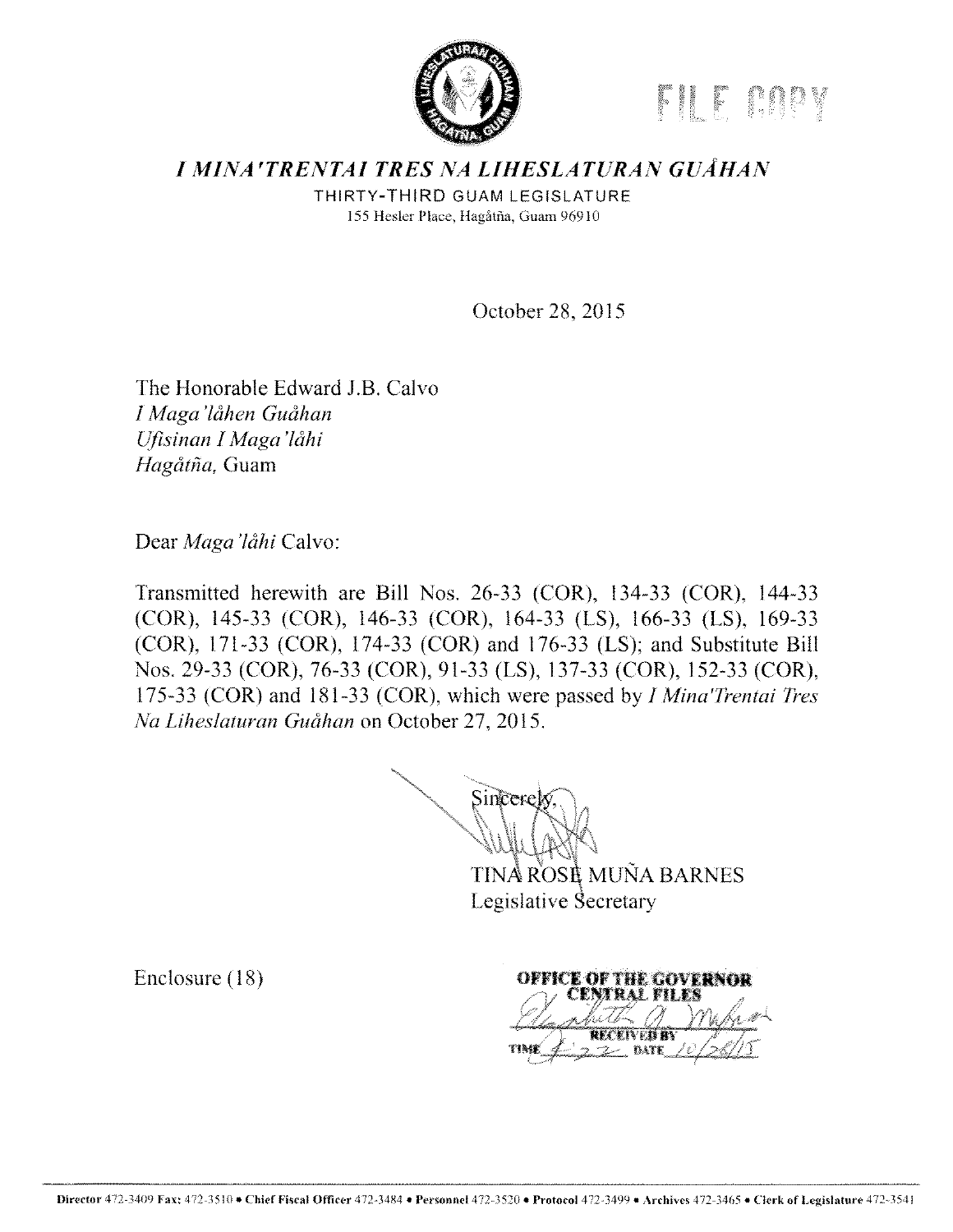## *I MINA 'TRENTAI TRES NA LIHESLATURAN GUAHA1V*  2015 (FIRST) Regular Session

# CERTIFICATION OF PASSAGE OF AN ACT TO *I MAGA 'LAHE1V GUAHAN*

This is to certify that Substitute Bill No. 175-33 (COR), "AN ACT TO *ADD* NEW§§ 75122, 75123, 75124 AND 75107(g) TO CHAPTER 75 OF TITLE 21, GUAM CODE ANNOTATED, RELATIVE TO THE DESIGNATION OF AVAILABLE<br>CHAMORRO LAND TRUST COMMISSION (CLTC) LAND FOR CHAMORRO LAND TRUST COMMISSION (CLTC) LAND FOR COMMERCIAL USE; TO LEASE AGREEMENT STIPULATIONS FOR THE COMMERCIAL LEASING OF AVAILABLE CLTC LAND; TO ALLOWING THE SUBLEASE OR ASSIGNMENT OF COMMERCIAL LEASES; TO MANDATE REPORTS; AND TO ESTABLISH THE CHAMORRO LAND TRUST SURVEY AND INFRASRUCTURE FUND AND TO PRIORITIZE THE USE OF LEASE PROCEEDS FOR THE SURVEY AND REGISTRATION, AND THE CONSTRUCTION OF INFRASTRUCTURE ON CLTC RESIDENTIAL AND AGRICULTURAL PROPERTIES," was on the  $27<sup>th</sup>$  day of October 2015, duly and regularly passed.

Judith T. Won Pat, Ed.D. Speaker

**Mtested**: Tina Rose Muña Barnes

Legislative Secretary

This Act was received by *I Maga'lahen Guahan* this  $\frac{28}{10}$  day of  $\sqrt{4\pi}$ kes,

2015, at  $\frac{\varphi}{\varphi}$  o'clock  $\frac{\rho}{\rho}$ .M.

Higheth G. Mapal

**Assistant Staff Officer** Maga'låhi's Office

APPROVED:

EDWARD J.B. CAL VO *I Maga'låhen Guåhan* 

Date: ~~~~~~~~~~~

Public Law No.  $\blacksquare$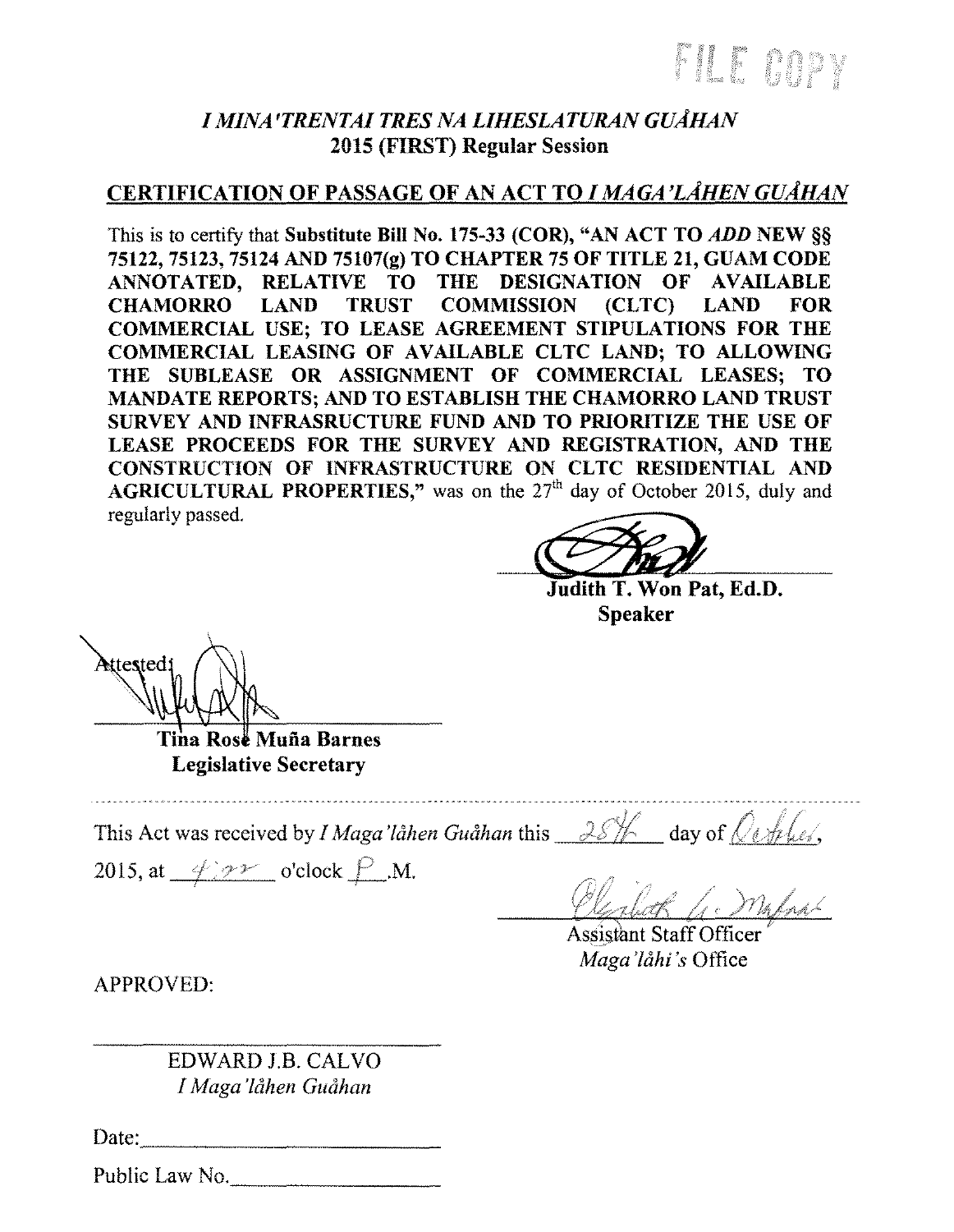### *I MINA 'TRENTAI TRES NA L/HESLATURA1V GUAHA1V*  2015 (FIRST) Regular Session

#### BillNo.175-33 (COR)

As substituted by the Sponsor; further substituted on the Floor; and amended on the Floor.

#### Introduced by: T.C.Ada

R. J. Respicio V. Anthony Ada FRANK B. AGUON, JR. Frank F. Blas, Jr. B. J.F. Cruz James V. Espaldon Brant T. Mccreadie Tommy Morrison T. R. Mufia Barnes Dennis G. Rodriguez, Jr. Michael F.Q. San Nicolas Mary Camacho Torres N. B. Underwood, Ph.D. Judith T. Won Pat, Ed.D.

AN ACT TO ADD NEW §§ 75122, 75123, 75124 AND  $75107(g)$  TO CHAPTER 75 OF TITLE 21, GUAM CODE ANNOTATED, RELATIVE TO THE DESIGNATION OF AVAILABLE CHAMORRO LAND TRUST COMMISSION (CLTC) LAND FOR COMMERCIAL USE; TO LEASE AGREEMENT STIPULATIONS FOR THE COMMERCIAL LEASING OF AVAILABLE CLTC LAND; TO ALLOWING THE SUBLEASE OR ASSIGNMENT OF COMMERCIAL LEASES: TO 1\-IANDATE REPORTS; AND TO ESTABLISH THE CHAMORRO LAND TRUST SURVEY AND INFRASRUCTURE FUND AND TO PRIORITIZE THE USE OF LEASE PROCEEDS FOR THE SURVEY AND REGISTRATION, AND THE CONSTRUCTION OF INFRASTRUCTURE ON CL TC RESIDENTIAL AND AGRICULTURAL PROPERTIES.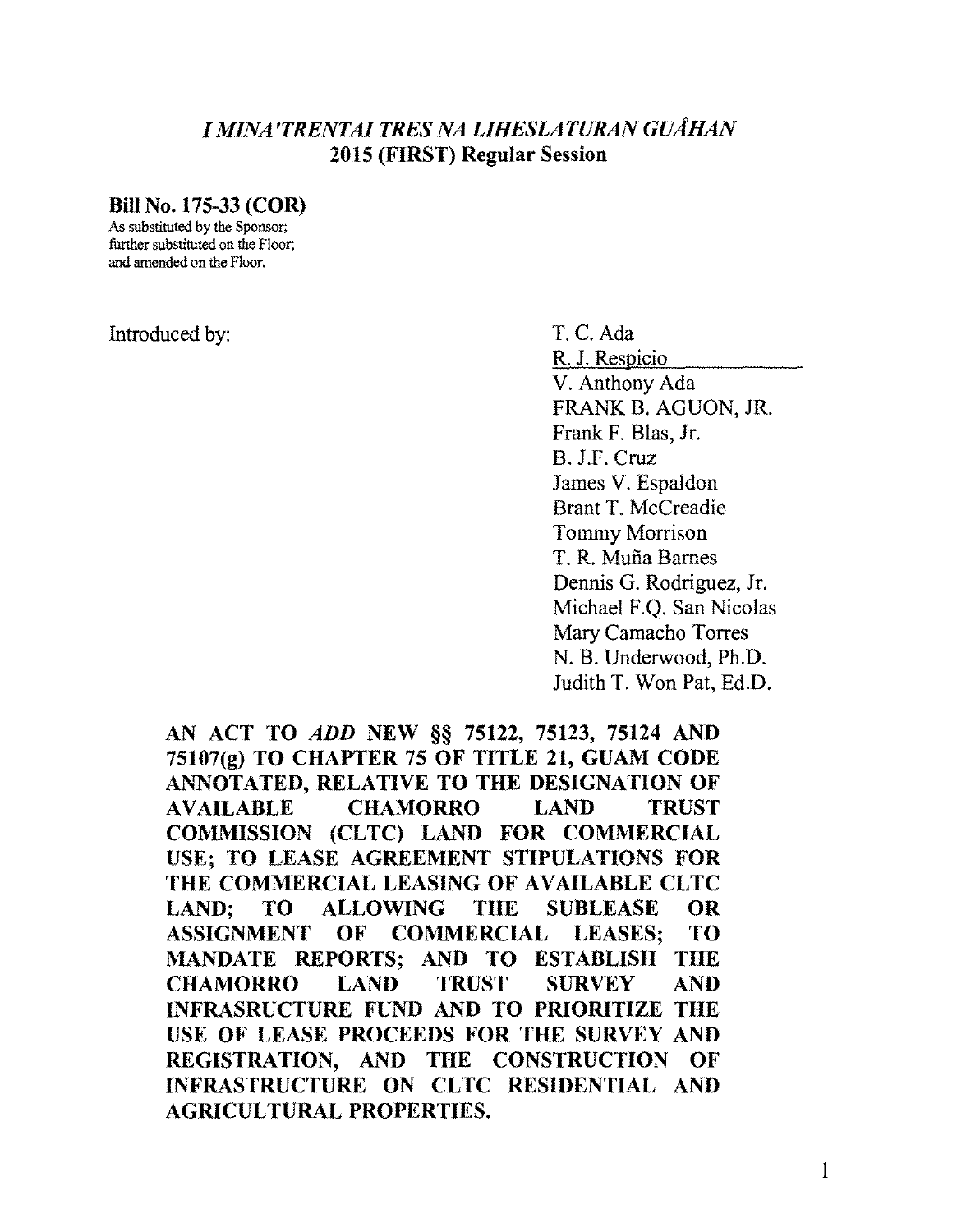### **1 BE IT ENACTED BY THE PEOPLE OF GUAM:**

2 **Section I. Legislative Findings and Intent.** *I Liheslaturan Guahan* finds 3 that there exists a backlog of approximately eight thousand (8,000) applications for 4 Chamorro Land Trust Commission (CLTC) residential and agricultural lands. A 5 majority of the applications were filed since the onset of the program on December 6 2, 1995. The backlog is attributed primarily to the reason that much of the CL TC 7 lands have not been surveyed and registered pursuant to§ 75105(t) of Chapter 75, 8 Title 21, Guam Code Annotated.

9 I *Liheslaturan Guahan* further finds that the CLTC does not have the funds 10 necessary to procure land-surveying services or to hire the manpower and 11 equipment needed for the Commission to perform these surveys. I *Liheslaturan*  12 *Guahan* also finds that the CLTC properties do not have in place the water 13 infrastructure necessary to support a decent standard of living, or to support 14 productive agricultural activities; and the wastewater infrastructure necessary to 15 protect the northern Guam aquifer.

16 *I Liheslaturan Guåhan* asserts that the CLTC can generate revenue by 17 leasing or licensing for commercial use certain properties in its land inventory. The 18 adoption of rules and regulations pursuant to§ 75107(t) of Chapter 75, Title 21, 19 Guam Code Annotated, is a prerequisite that, to date, has not been accomplished.

20 *I Liheslaturan Guåhan* intends to facilitate the leasing of selected CLTC 21 properties for commercial activities in order to begin generating the revenues 22 needed to accomplish land surveys and registration, and to provide infrastructure to 23 residential and agricultural CLTC land tracts.

24 **Section 2.** A new § 75122 is hereby *added* to Chapter 75 of Title 21, 25 Guam Code Annotated, to read:

26 "§ **75122. Commercial Leases and Licenses.** 

- 
- 27 (a) **Definitions.**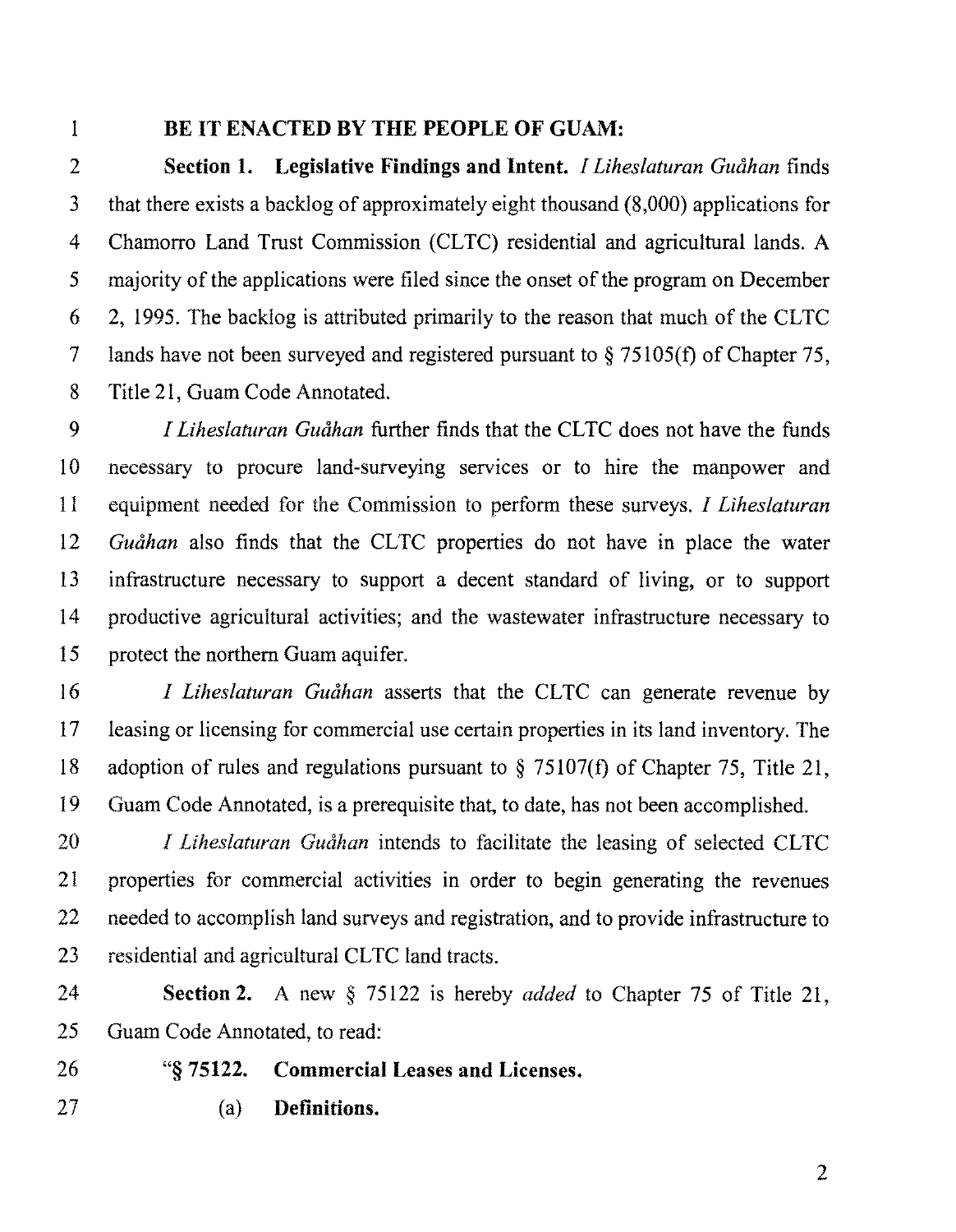1 2 3 4 (l) *Commercial lease* is a leasehold interest in real property between the CLTC and a tenant (hereinafter referred to as "Commercial Lessee") for the commercial use of real property under the management of the CLTC.

5 6 7 8 *9*  10 11 12 (2) *Commercial license* is an agreement between a tenant (hereinafter referred to as the "Commercial Licensee") and the CL TC which permits certain activity to be conducted upon real property in the inventory of the CLTC, but does not confer upon the licensee any title or leasehold interest, and is terminable upon cessation of the approved activity. Pursuant to  $\S$  75107(c) of Chapter 75, Title 21 GCA, the Commission is authorized to grant licenses for terms not to exceed twenty-one (21) years in each case, to:

13 14 15 (A) public utility companies, or corporations as telephone lines, electric power and light lines, gas mains, and the like; or

16

17

18

(B) for lots within a village in which lands are leased under the provisions § 75107(a) of Chapter 75, Title 21 GCA, to:

19 20 (i) churches, hospitals, public schools, post offices, and other improvements for public purposes; or

21 22 23 24 25 (ii) theaters, garages, service stations, markets, stores, and other mercantile establishments (all of which *shall* be owned by the § 75107(a) lessees of the Commission or by organizations formed and controlled by said lessees).

26 27 (3) *Commercial use* means commercial agriculture, commercial aquaculture, and any permitted use or a conditional use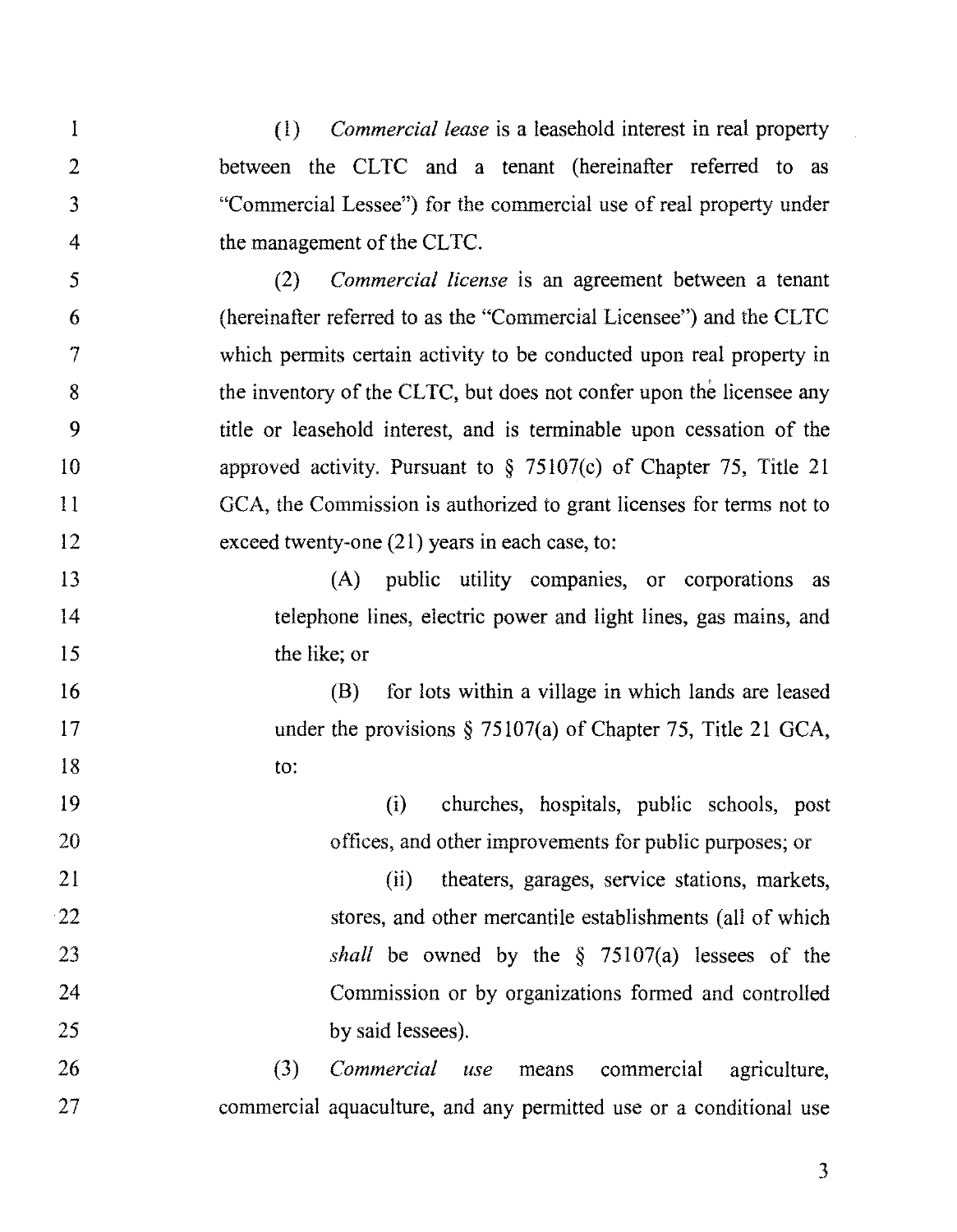expressly allowed on an "A," "R1," "R2," "C," "P," "S-1," or "PF" zoned property pursuant to §§ 61304, 61305, 61306, 61307,61308, 61312 and 61313 of Article 3, Chapter 61 of Title 21 GCA. Commercial use includes mineral extraction when specifically approved by the CLTC and *I Liheslaturan Guahan* (the Guam Legislature). The appropriate regulatory clearances will be required for all commercial uses of CLTC lands.

(4) *Tenant* means an applicant who has been approved for either a commercial lease or license, and can also be referred to as a "Commercial Lessee or Commercial Licensee" in this Act.

11

1

2

3

4

5

6

7

8

*9* 

10

#### (b) **Designation of Available Land for Commercial Use.**

12 13 14 15 16 17 18 19 20 21 22 23 24 25 26 (1) Notwithstanding§ 75107(f) of Chapter 75 of Title 21, Guam Code Annotated, and Section 6.9 of Exhibit A of Public Law 23-38, the CL TC may declare and designate that certain lands, not to exceed nine percent (9%) of the total remaining unassigned Chamorro Land Trust Commission land area inventory, "are not required for § 75107 leases to native Chamorros for residential, subsistence agriculture, or subsistence aquaculture, and are available for commercial leasing or licensing to the general public pursuant to § 75105( d) of Chapter 75, Title 21 GCA." Said declaration *shall* be in the form of a Board Resolution approved by the Commissioners at a duly scheduled meeting of the CLTC held after a CLTC public hearing on the specific lot and area of land to be designated. The approved CLTC resolution *shall* be transmitted to *I Liheslaturan Guahan* within thirty (30) days from the date of passage of the resolution.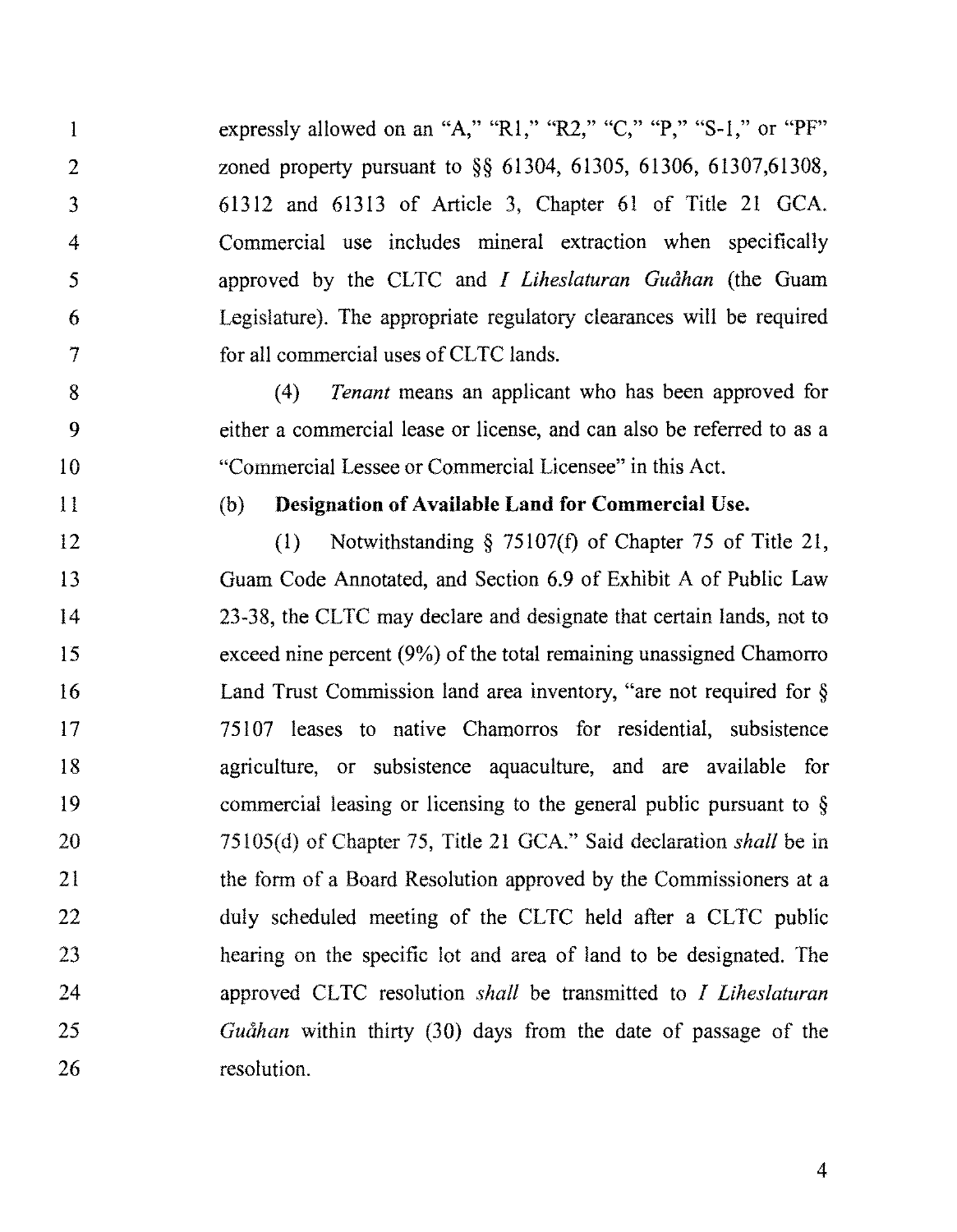1 (2) *I liheslaturan Guahan shall* have sixty (60) days to 2 review the Resolution declaring the list of available lots identified in 3 this Subsection, and may conduct public hearings on said lot list 4 during this sixty (60)-day period.

5 (3) The lots identified in this Subsection may be leased or 6 licensed by the CLTC to the general public pursuant to  $\S$  75105(d) of 7 Chapter 75 of Title 21, Guam Code Annotated, for commercial use 8 and for a term not to exceed twenty-five (25) years; or licensed 9 pursuant to § 75107(c) of Chapter 75, Title 21, Guam Code 10 Annotated, for a term not to exceed twenty-one (21) years, unless 11 otherwise approved by *I liheslaturan Guahan* for a longer term.

12 (4) The CLTC *shall not* initiate any solicitations for 13 commercial leasing or licensing until at least sixty (60) days have 14 elapsed from the date *I liheslaturan Guahan* received the transmittal 15 of the CL TC Resolution and list in accordance with this Section.

16 (5) Notwithstanding § 75105(b) of Chapter 75 of Title 21, 17 Guam Code Annotated, all income arising out of any lease or license 18 of those properties declared in this Subsection *shall* be credited to and 19 deposited in the *Chamorro Land Trust Survey and Infrastructure*  20 *Fund* until 2020, and to the Chamorro Home Loan Fund thereafter.

21 (6) Any solicitation for interest or proposals, prior to the 22 enactment of this Act, for commercial activity on CLTC land with the 23 intent of entering into a commercial lease *shall* be null and void.

24 (c) Lease Agreement Stipulations. The execution of commercial 25 lease agreements or licenses of the available properties identified pursuant to 26 this Section *shall* be subject, at a minimum, to the following stipulations: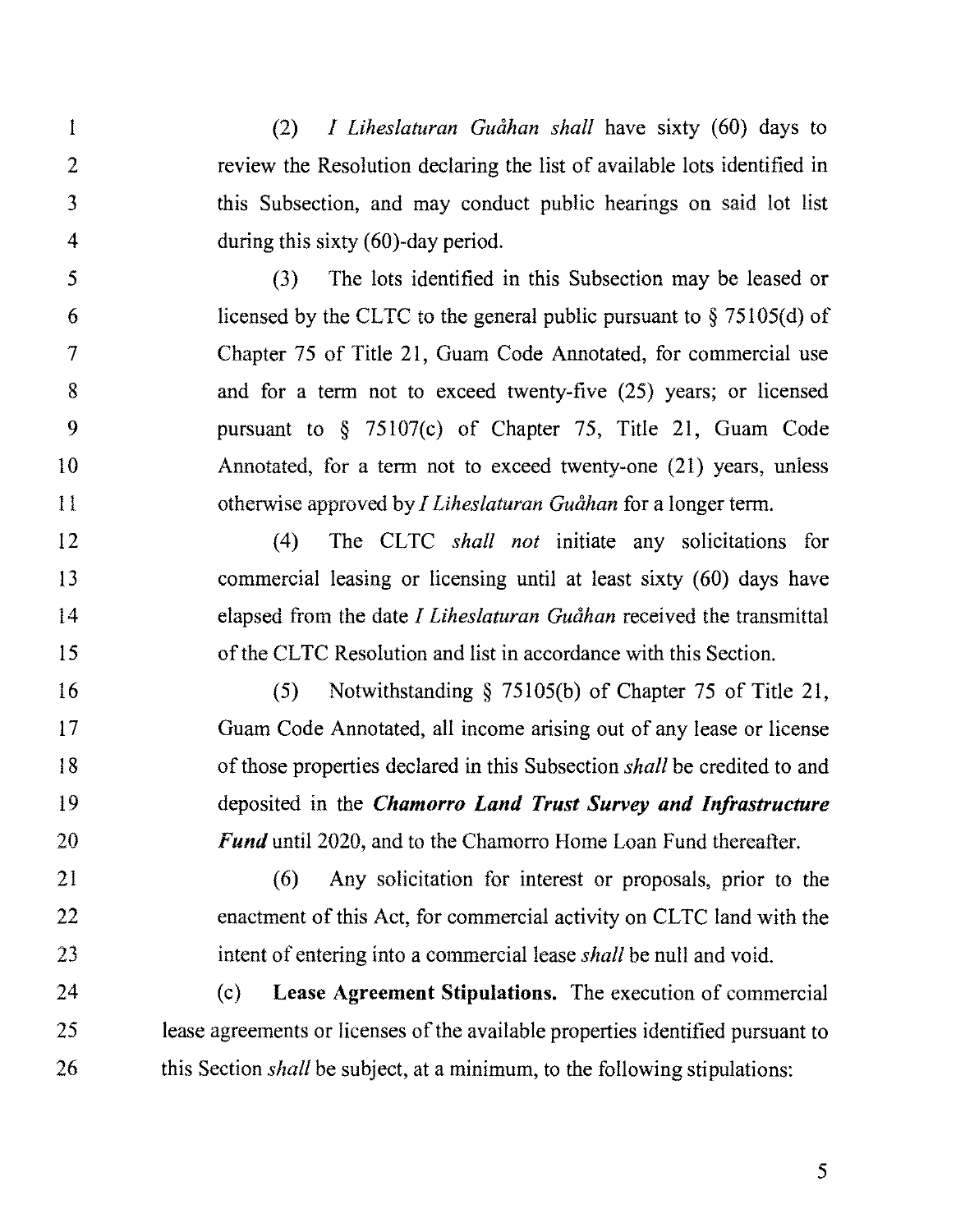(1) **Notice of Land Designated to be Available for Commercial Use.** Solicitation for the leasing or licensing of land designated as available for commercial use *shall* be published at least thirty (30) days prior to the deadline for submittal of proposals from prospective lessees or licensees. Notice *shall* be posted on the websites of the CLTC and the Department of Land Management (DLM) continuously, and through any methods of electronic publication capable of providing notice to the general public, and at least once in a newspaper of general circulation.

1

2

3

4

5

6

7

8

9

10 11 12 13 14 15 16 17 18 19 20 21 22 23 (2) **Award of Lease through Competitive Bid.** The lease or license for the commercial use of CLTC land designated as available for commercial activity *shall* be awarded through a competitive bid process to entities determined to be responsible and responsive, as defined in Guam's procurement law, to the requirements stipulated by the CLTC. However, in the event that a designated available land has an existing commercial activity by virtue of a previous authorization, this Act *shall not* be interpreted to invalidate existing commercial leases or licenses where lessee or licensee has not defaulted during the entire term of the lease or license, and lessee or licensee has complied with the laws of Guam. At the expiration of a lease or license, and all options to renew that lease or license, the CLTC *shall* reconsider its designation as available land and comply with all other provisions of this Act.

24 25 26 27 (3) **Unsolicited Proposals.** The CLTC may also accept unsolicited proposals for the development and commercialization of CLTC land designated as available for commercial use, but must subsequently place such proposals to competitive solicitation.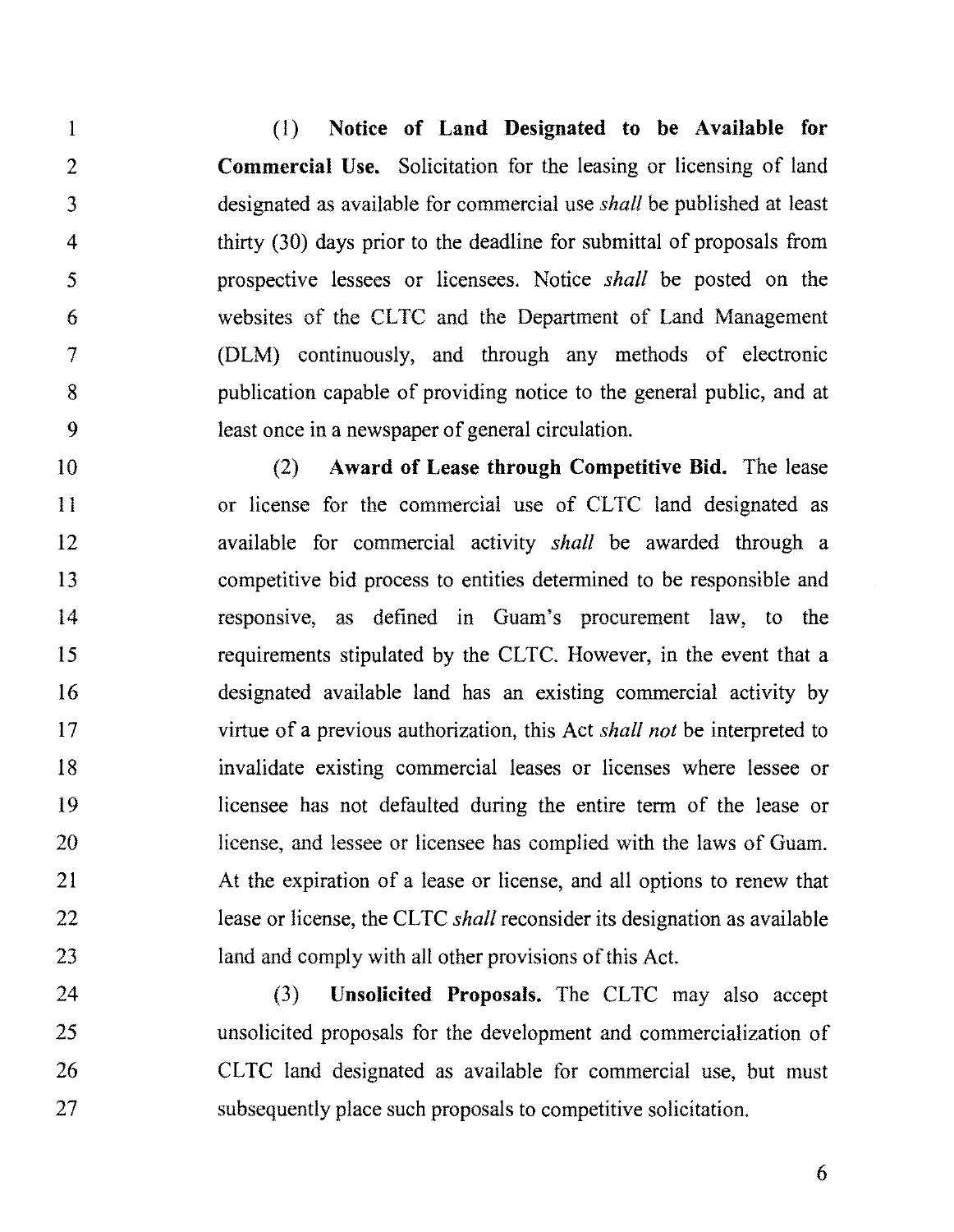( 4) **Posting of Awards.** Awards of leases and licenses *shall*  be posted, within five  $(5)$  working days from the date of award, on the CL TC and DLM websites for the term of the lease.

(5) **Minimum Annual Rent.** Annual rent *shall be no less than* ten percent (10%) of the current appraisal of fair market value of the land that is to be leased. Rent *shall* escalate at a minimum of five (5) year intervals based at a minimum upon current appraisal of fair market value of the land being leased, but in no event shall rent be lower than the rent charged during the previous five (5) year period. The rent to be charged on any request to exercise an option to renew an existing lease *shall* also be based on the current appraisal of the fair market value of the land at the time the option to renew is exercised.

13

1

2

3

4

5

6

7

8

9

IO

11

12

14

15

16

21

22

### (6) **Participation Rent.**

(A) Definition. The tenant pays to the CLTC a mutually agreed upon percentage of the revenues generated above a mutually agreed upon revenue threshold.

17 18 19 20 (B) Applicability. Participation rent *shall* be applicable from the fifth  $(5<sup>th</sup>)$  anniversary date to the last day of the lease. The annual participation rent *shall* be made in four (4) equal quarterly installments.

(7) **Advance Rental Payment.** CLTC may require accelerated or advanced rental payments as a condition of the lease.

23 24 25 26 27 (8) **Rent Amendments and Payment Schedules.** Tenants may submit written requests for temporary reductions in rent. Tenants *shall* submit audited financial statements covering the previous three (3) year period as supporting documents. CLTC *shall* consider the current financial position of the tenant and the prospect for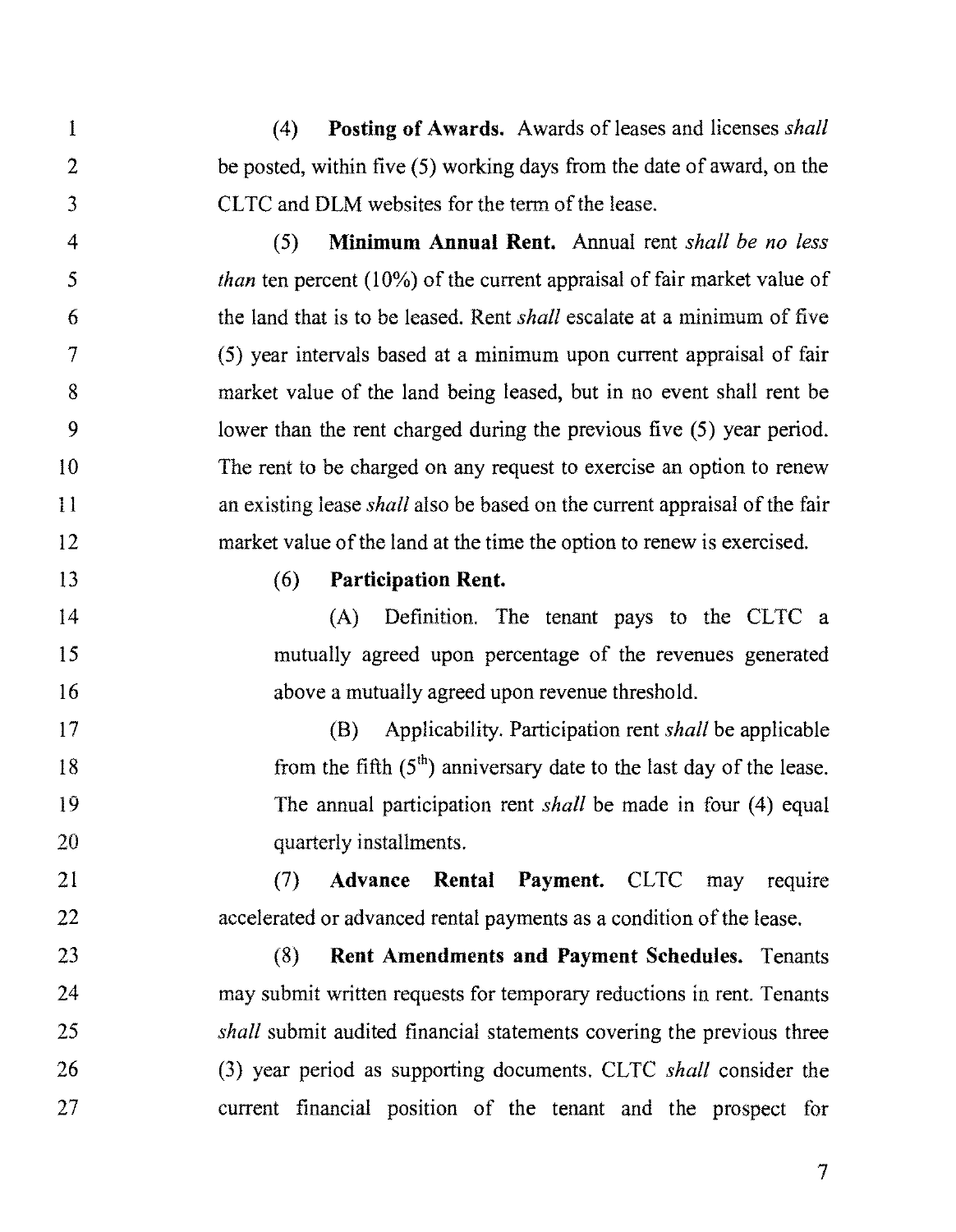1 2 3 4 5 6 7 8 *9*  10 11 12 13 14 15 improvements in the tenant's financial position, market conditions, the benefit to the Trust in temporarily reducing the rent, and such other information as may be required in considering tenant's request for rent reductions. Any rent reductions authorized by CL TC *shall not* exceed one  $(1)$  year but may, upon written application by the tenant, be extended by the Commission if such extension would be beneficial for the Trust. As temporary rent reductions are intended to assist tenants over a short period of time, tenants must agree in writing that such temporary reductions shall in no way affect the annual amounts due or the schedule of rent escalations for future option terms identified in the lease agreement. Requests for rent reductions *shall* be subject to Commission approval. The CL TC *shall not* allow the exercise of options for additional terms unless all past due rent is paid. All amendments of rent and payment schedules *shall* be fully documented.

16 17 18 19 20 21 22 23 24 25 26 27 (9) **Payment Plans.** Requests to develop a payment plan for back rent *shall* be submitted in writing with the reasons for the request. In addition, tenants *shall* submit a copy of its audited financial statements covering the previous three (3) year period. Payment plans must include a provision for payment of interest on the unpaid balance. In addition, payment plans must contain the requirement that late fees using the industry standard be paid, in the event the lessee *does not* make payments as scheduled, and if the lessee is *not* deemed to be in breach of the lease. Financial institutions must be provided with copies of approved payment plans if estoppel, mortgage or other such agreements require such notification. To the extent possible, payment plans for outstanding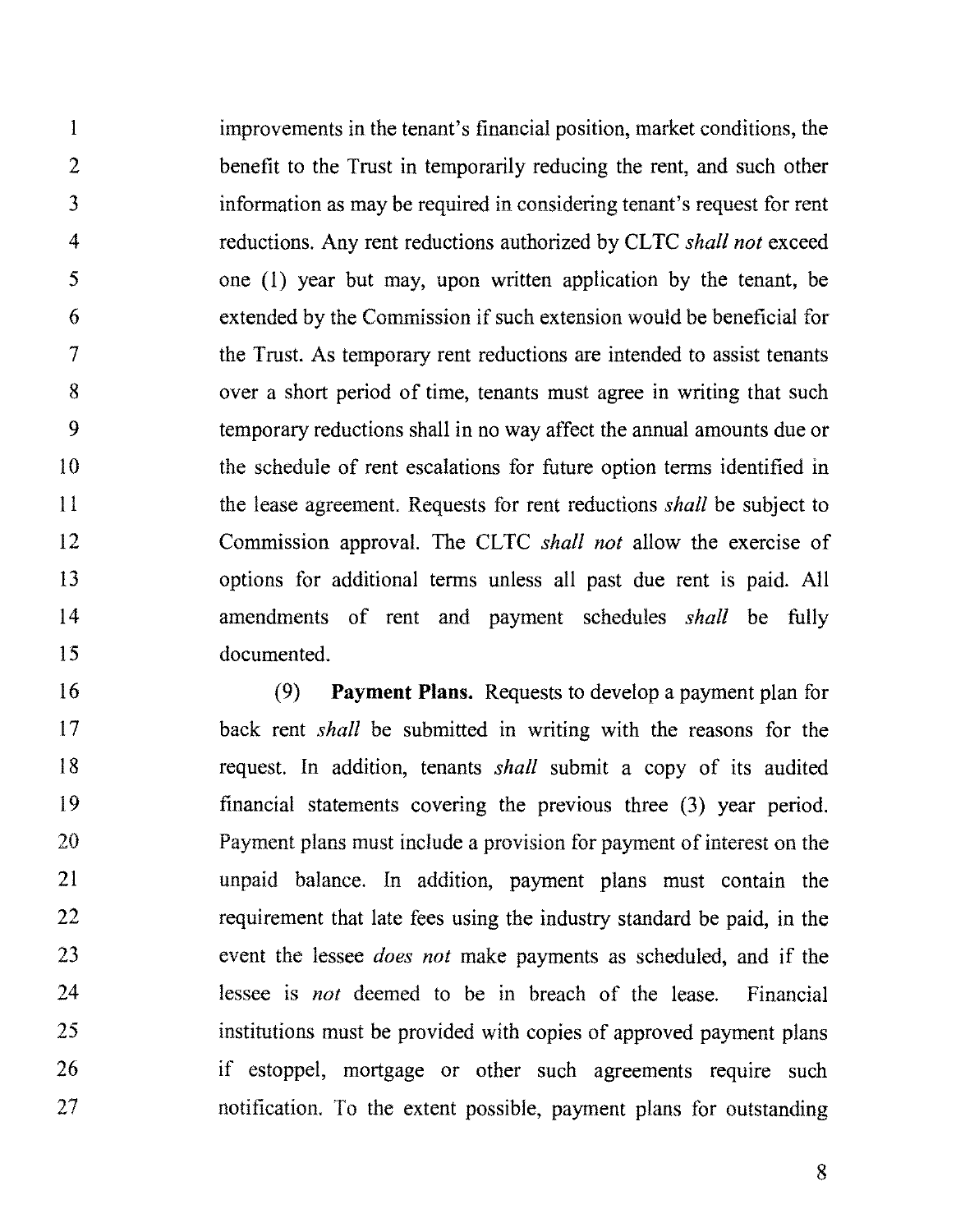rent must be paid off within the fiscal year to avoid budgetary problems within CLTC.

1

2

3

4

5

6

7

8

9

10

11

12

(10) **Taxes and Assessments.** Tenants *shall* pay all taxes and assessments lawfully levied against the leased premises and against any business conducted thereon or in connection therewith. Tenant *shall* also pay all charges for utility services furnished or provided to the leased premises.

( 11) **Interest for Late Payment.** All rent in arrears *shall* bear interest at a rate of four percent (4%) per annum in excess of the prime rate, calculated daily and compounded monthly, without demand, from the date it should have been paid to CLTC, until actual payment to CLTC.

13 14 15 16 17 18 19 20 21 22 (12) **Environmental Site Assessment (ESA).** Prospective tenants *shall* be required to prepare at their own expense, a Phase I Environmental Site Assessment (ESA) of the leased property to serve as a baseline of conditions at the site prior to the start of the lease. The comprehensiveness of the assessment *shall* be determined by CL TC in collaboration with the Guam Environmental Protection Agency. The Phase I ESA *shall* be referenced in any lease or license agreement for the property. Prior to the issuance of any agreement, tenants or prospective tenants must conduct a Phase I ESA of the site at tenant's expense.

23 24 25 26 27 (13) **Condition of Land After Use Period.** At the end of the lease or license period, or upon termination, tenant *shall* restore the land to baseline levels established at the start of their lease or license, or better/higher environmental levels agreed upon in the lease or license, and *shall* bear all expenses relating to such restoration and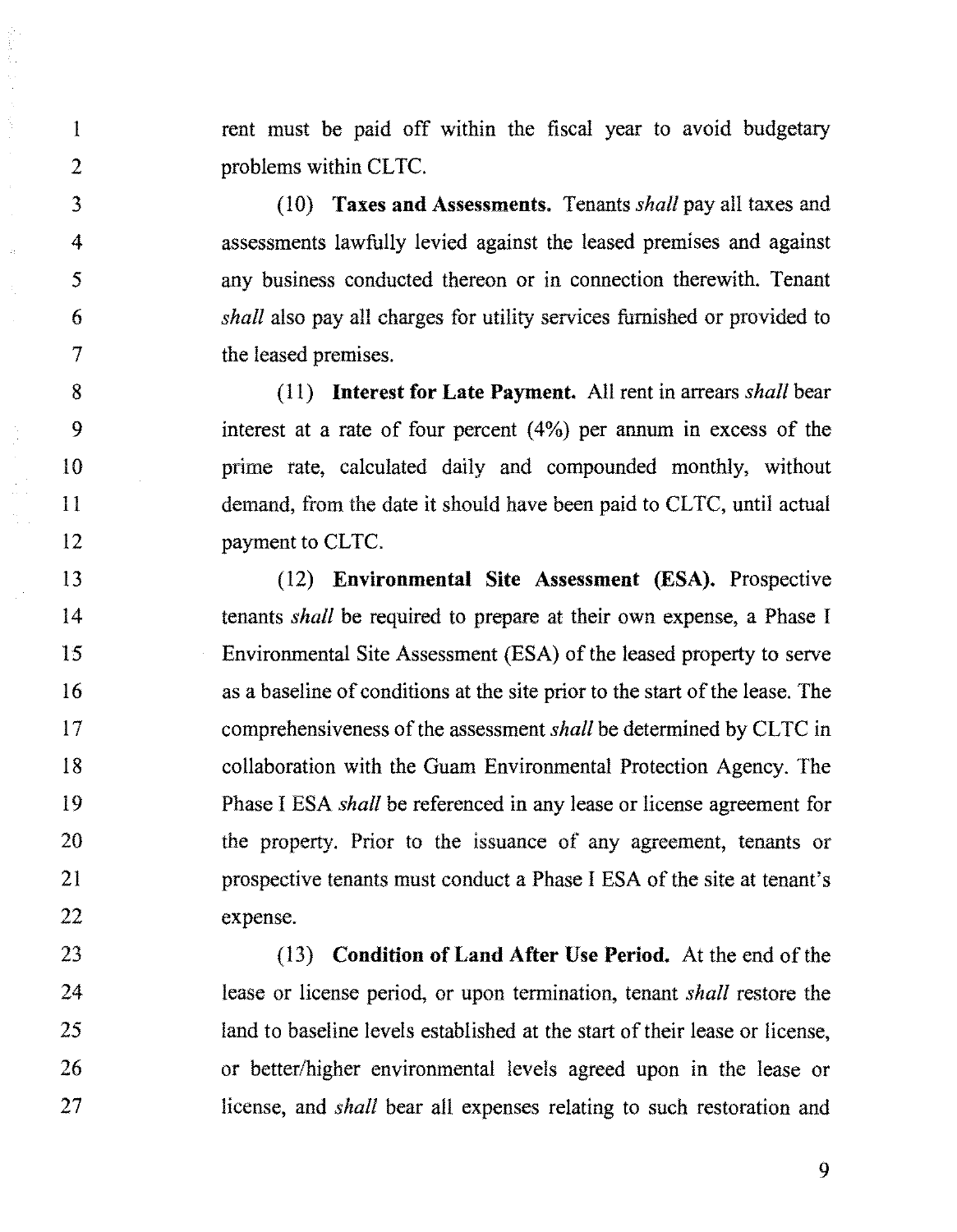l 2 3 4 5 6 7 8 9 Phase I and Phase II evaluations. However, in the case where mineral extraction or the extraction of natural resources at the site was authorized initially in the lease or license agreement, the site *shall* be returned to the CLTC in the better/higher environmental end-state that was agreed upon at the beginning of the lease or license. CLTC *shall* require that a performance bond be provided to ensure that the property is returned in an acceptable end-state, but that said bond *shall not* relieve the lessee of the responsibility of returning the land to the required baseline state.

10 11 12 13 14 (14) **Tenant Requirements.** All lease and license agreements *shall* require tenants and subtenants to have business liability insurance that indemnifies and holds CL TC harmless, and *shall*  require the tenant to respond to CLTC requests for information on a timely basis.

15 16 17 18 19 20 21 (15) **Improvements to CLTC Property.** All lease and license agreements *shall* require that any improvements made to or upon the real property *shall* belong in title to the CLTC upon termination or expiration of the lease or license, and that any removal required by the CLTC of improvements or items remaining on the property *shall* be the responsibility of the tenant at no cost to the CLTC.

22 23 24 25 26 (16) **Processing Fees.** Tenants *shall* pay for those expenses associated with the processing of leases, amendments, assignments, estoppels, consents or other such documents, including, but not limited to, attorneys' fees, appraisal fees, title report fees, survey fees, credit report fees, recording fees, and documentation fees, but *not*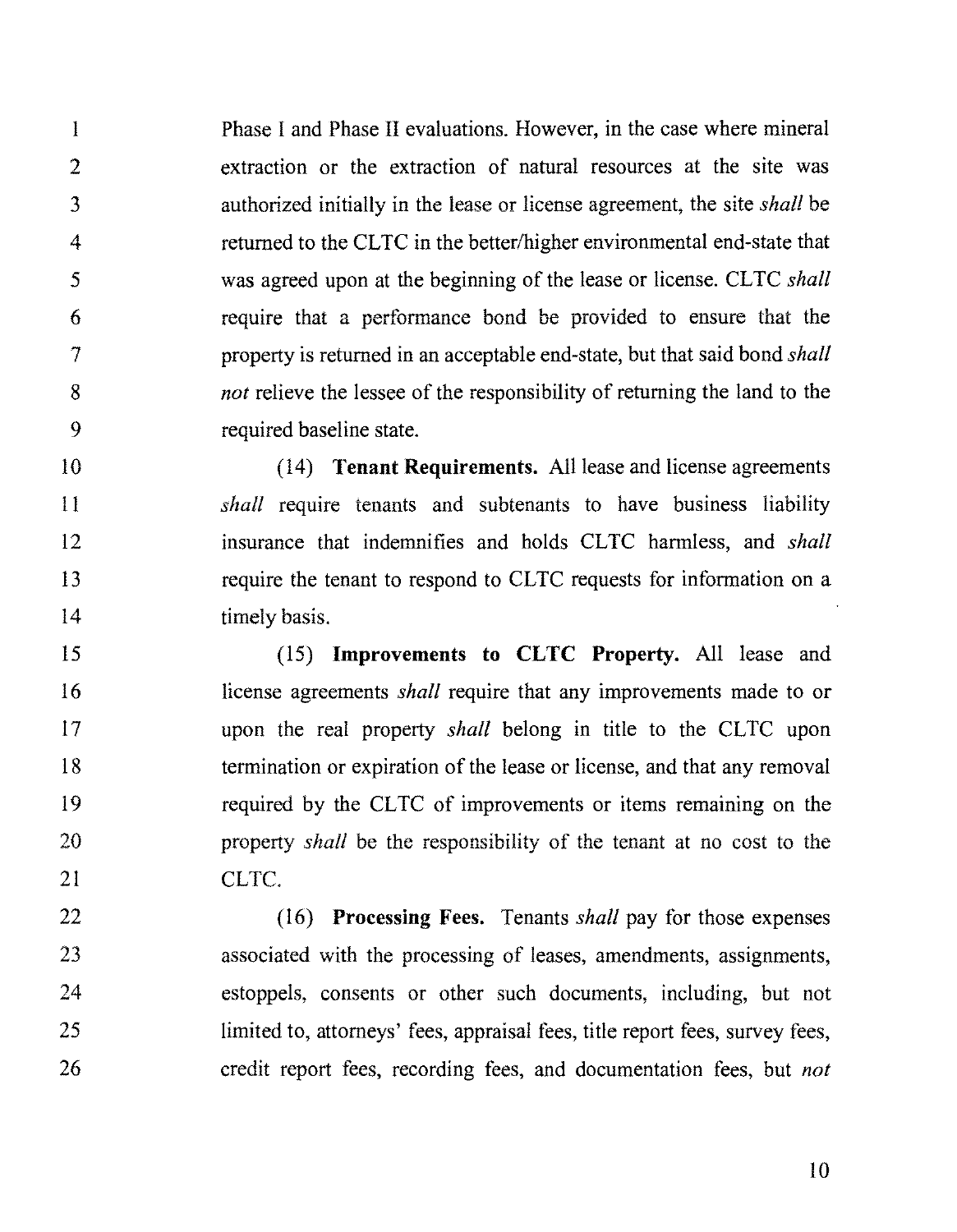including CLTC staff time. Payment of fees *shall* be made prior to document recordation or pick up.

I

2

3

4

5

6

7

8

9

10

11

12

13

(17) **Business License.** Applicants must be licensed to do business in Guam prior to the execution of a lease or license, and all tenants must maintain a valid license to do business in Guam during the term of their lease or license.

( 18) **Compliance with Environmental Laws.** All activities on leased or licensed available real property *shall* be in compliance and maintained in accordance with existing environmental laws. Failure to comply with environmental laws *shall* be a material default by tenant.

( 19) **Events of Default; Termination.** In any of the following events (each an "Event of Default"):

14 15 16 17 18 (A) if rent or any part thereof shall not be paid on any day when such payment is due, CLTC may, at any time thereafter, give notice of such failure to the lessee, and if the failure is not remedied by the lessee within five (5) days after the giving of such notice; or

19 20 21 22 23 24 (B) if the lessee shall fail or neglect to perform or comply with any of the terms, covenants or conditions contained in the lease (other than the covenants to pay rent) on the part of the lessee to be performed or observed, CLTC may, at any time thereafter, give notice of such failure or neglect to the lessee and the lessee:

25 26  $(i)$  if the matter complained of in such notice is capable of being remedied by the payment of money, has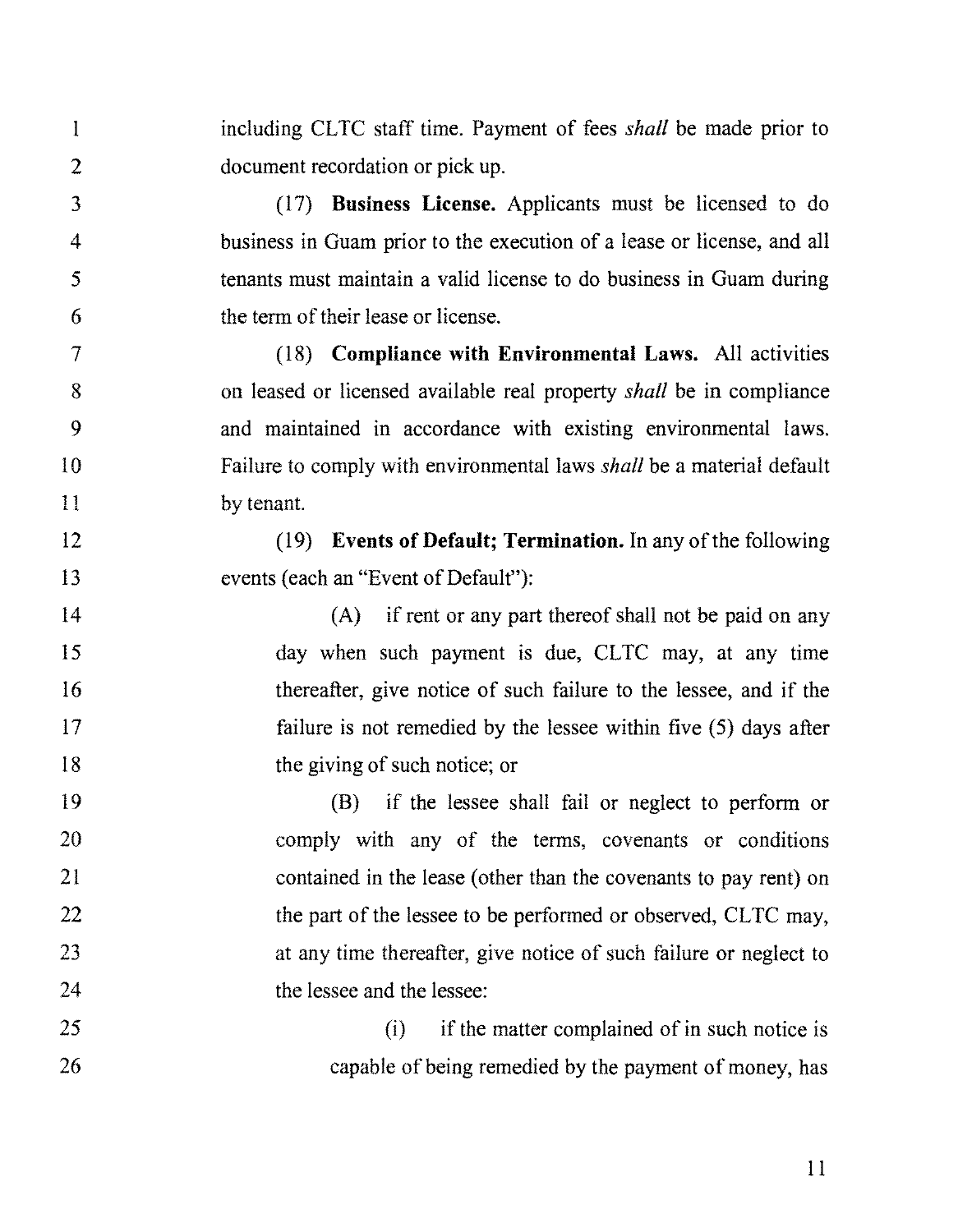l 2 3 4 5 6 7 8 9 10 11 12 13 14 15 16 17 18 19 20 21 22 23 24 25 26 not corrected the matter complained of within a period of five (5) days after the giving of such notice; or (ii) if the matter complained of in such notice is not capable of being remedied by the payment of money has not corrected the matter complained of within a period of twenty (20) days after the giving of such notice, or if a period of more than such twenty (20) days is reasonably required to remedy, with reasonable diligence, the matters complained of in such notice, has not forthwith commenced to remedy the same and diligently prosecute the remedying of the same to completion; (iii) if an event of insolvency shall have occurred with respect to the lessee, or (iv) a breach of an obligation by the lessee which has resulted in cancellation of insurance coverage where the lessee has not prior to or concurrent with such cancellation replaced such coverage with comparable coverage or breach of an obligation where there has been a notice of cancellation of insurance coverage which has not been cured and where the lessee has not, within the period of time set out in such notice (or within ten  $(10)$ ) days where no period is set out therein) replaced such coverage with comparable coverage or which is otherwise a breach of the obligations respecting insurance; or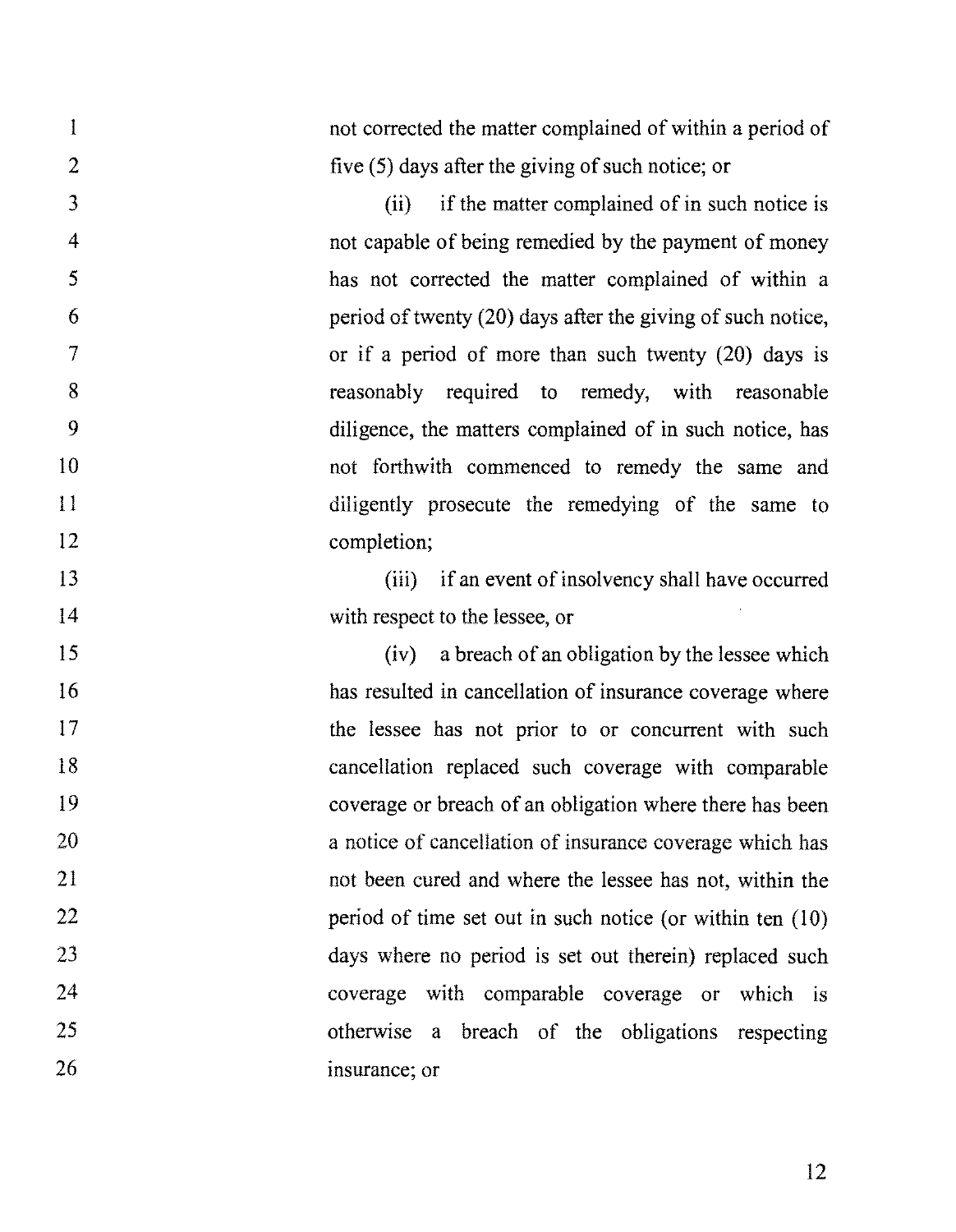1 (v) abandonment of the project by the lessee; or 2 then the CLTC, at its option, may terminate the lease by 3 notice to the lessee, in which event such termination *shall*  4 be effective immediately upon the delivery of such notice 5 and may enter upon the property with or without process 6 of law and take possession thereof.

7 (20) **Right to Cure Defaults.** Without limiting any other 8 remedies the CLTC may have arising out of a lease or at law in 9 respect of any default in the performance of the lessee's obligations 10 under a lease, the CLTC *shall* have the right, in the case of any default 11 and without any re-entry or termination of a lease, to enter upon the 12 property and cure or attempt to cure such default (but this *shall not*  13 obligate the CLTC to cure or attempt to cure any such default or, after 14 having commenced to cure or attempt to cure such default, prevent the 15 lessor from ceasing to do so) and the lessee *shall* promptly reimburse 16 to the CLTC any expense incurred by the CLTC in so doing and the 17 same *shall* be recoverable as rent."

18 **Section 3.** A new Subsection (g) is hereby *added* to § 75107 of Chapter 19 75, Title 21, Guam Code Annotated, to read:

20 "(g) The Chamorro Land Trust Commission may also permit 21 commercial leases to be subleased or assigned under the following 22 provisions, and if the sublease or assignment would be beneficial for the 23 Trust:

24

(I) Commercial Sublease.

25 26 27 (A) The master lessee of the commercial lease *shall* be permitted to sublease rooms or space within their established building structure for complementary commercial use as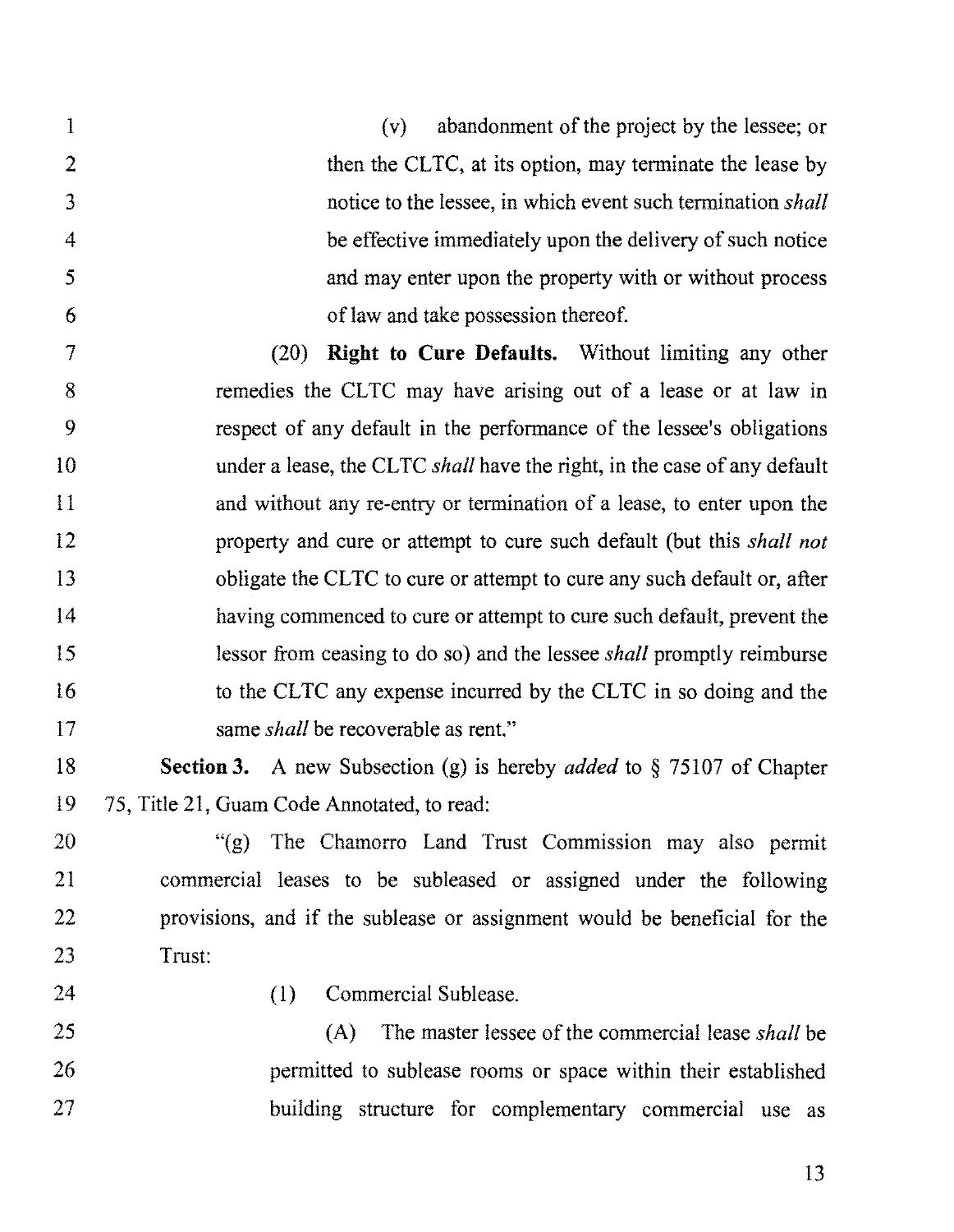1 detailed in the master lease agreement or subject to the prior 2 written approval of the CLTC. 3 (B) This provision *does not* permit the subleasing of 4 the leased land. Said commercial sublease *shall* be allowed *only 5* with the prior written consent of CL TC, and *shall not* affect any 6 duty or obligation of the master lessee to CLTC. 7 (2) Assignment of Commercial Lease. 8 (A) A commercial lease may be assigned if the 9 provisions of the original lease, and the duties or obligations of 10 the original lessee, *do not* change. Assignment *shall not* be 11 **permitted if the lease or license was executed less than five (5)** 12 years prior; otherwise, the lease or license *shall* be put through 13 the competitive solicitation process. 14 (B) Said assignment of commercial lease *shall* be 15 allowed *only* with the prior written consent of CLTC." 16 **Section4.** A new§ 75123 is hereby *added* to Chapter 75 of Title 21, 17 Guam Code Annotated, to read: 18 "§ **75123. Annual and Monthly Reports.** (a) The Guam 19 Economic Development Authority *shall* prepare an annual report for 20 presentation to the Commission summarizing the benefits received by CLTC 21 on activities of the commercial leasing program for the fiscal year. The 22 annual report *shall* contain findings on employment, payroll, gross receipts 23 taxes paid, local purchases made, and total and annual capital investments by 24 tenants and their sub-tenants, if any. The report *shall not* contain proprietary 25 information of tenants. The report *shall* also contain a projection of revenues 26 over the next five (5)-year time period, and a discussion on outstanding 27 issues and recommendations. The report *shall* be submitted *no later than*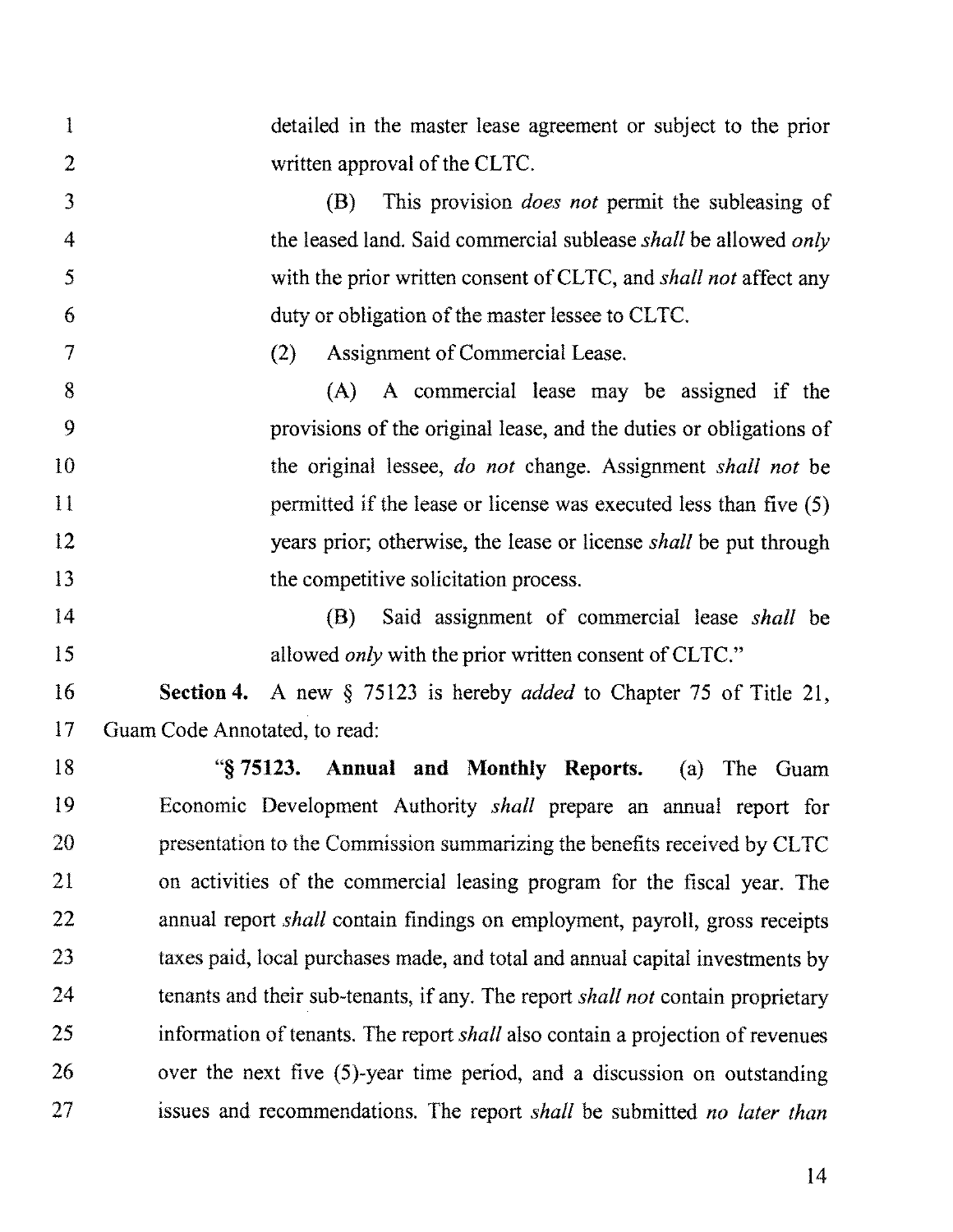1 December 31 covering the previous fiscal year ending September 30. A copy 2 of the annual report *shall* be submitted to the Speaker of *I Liheslaturan*  3 **Guåhan and I Maga 'låhen Guåhan.** 

4 (b) The CLTC *shall* provide monthly reports on the revenue, 5 surveying, and infrastructure being made from the leasing or licensing of 6 **CLTC** lands pursuant to this Act to *I Maga'lahen Guahan*, the Speaker of *I* 7 *Liheslaturan Guåhan*, and the Office of Public Accountability."

8 **Section S.** A new § 75124 is hereby *added* to Chapter 75 of Title 21, 9 Guam Code Annotated, to read:

10 "§ **75124.** The Chamorro Land Trust Survey and Infrastructure 11 Fund. The Chamorro Land Trust Commission *shall* create a special fund 12 called the *Chamorro Land Trust Survey and Infrastructure Fund* (Fund), 13 which *shall* be maintained separate and apart from any other funds and *shall*  14 *not* be subject to the transfer authority of *I Maga 'låhen Guåhan*.

15 (a) Notwithstanding any other provision requiring the 16 deposit of proceeds to other funds, the Fund *shall* receive:

17 (1) the proceeds of all sales of bull cart trails, 18 substandard lots, irregular lots, remnants, splinter lots, 19 fractional lots, easement purchase remnants, and easement 20 condemnation remnants belonging to the government of Guam; 21 and

22 (2) the proceeds of commercial leases or licenses 23 executed after October 2015.

24 (b) Expenditures from the Fund *shall* be made pursuant to a 25 resolution by the CLTC, and *shall* be restricted to the following 26 expenditures: